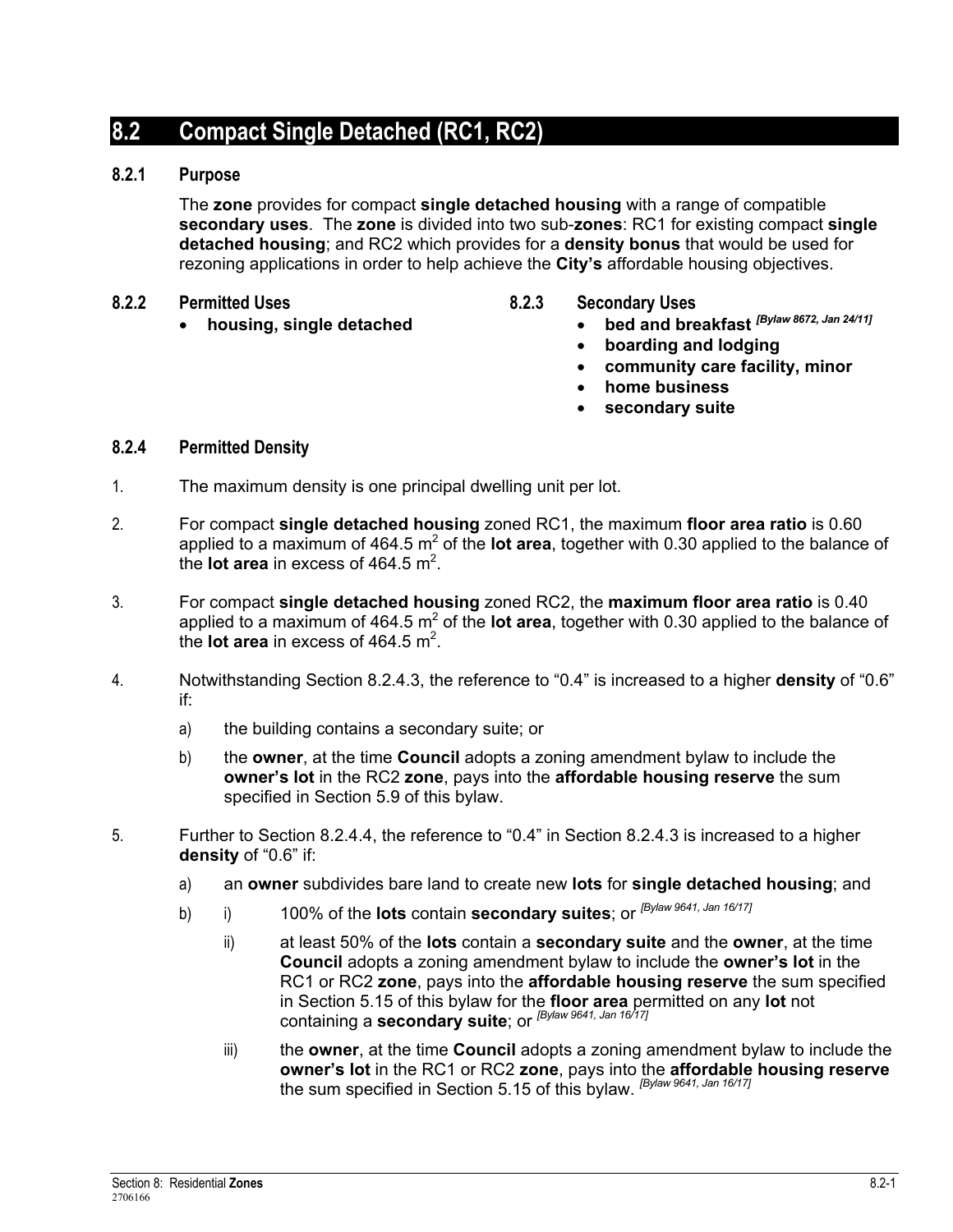- 6. For the purposes of this **zone** only, up to 10% of the **floor area** total calculated for the **lot** in question is not included in the calculation of maximum **floor area ratio**, provided the **floor area**: *[Bylaw 8582, Apr. 19/10]*
	- a) is used exclusively for covered areas of the **principal building** and the covered areas are always open on two or more sides; *[Bylaw 8582, Apr. 19/10]*
	- b) is never enclosed; and *[Bylaw 8582, Apr. 19/10]*
	- c) is not located more than 0.6 m above the lowest horizontal floor. *[Bylaw 8582, Apr. 19/10]*

#### **8.2.5 Permitted Lot Coverage**

- 1. The maximum **lot coverage** is 50% for **buildings**.
- 2. No more than 70% of a **lot** may be occupied by **buildings**, **structures** and **non-porous surfaces**.
- 3. 20% of the **lot area** is restricted to **landscaping** with live plant material.

### **8.2.6 Yards & Setbacks**

- 1. The minimum **front yard** is 6.0 m.
- 2. The minimum **interior side yard** is 1.2 m.
- 3. The minimum **exterior side yard** is 3.0 m.
- 4. The minimum **rear yard** is 6.0 m. For a **corner lot** where the **exterior side yard** is 6.0 m, the **rear yard** is reduced to 1.2 m.
- 5. Repealed. *[Bylaw 9280, Sep 14/15]*
- 5. A detached **accessory building** of more than 10.0 m² located in the **rear yard** that is used exclusively for on-site parking purposes may be linked to the **principal building** by an enclosed area, provided that:
	- a) the width of the enclosed area that links the **accessory building** to the **principal building** does not exceed the lesser of:
		- i) 50% of the width of the **principal building**; or
		- ii) 3.6 m; and
	- b) the **building height** of the **accessory building** and the enclosed area that links the **accessory building** to the **principal building** is limited to a single **storey** no greater than 5.0 m.
- 6. **Bay windows** which form part of the **principal building** may project into the **rear yard setback** for a distance of 1.0 m or one-half of the **rear yard**, whichever is the lesser.
- 7. The minimum **building separation space** is 3.0 m, except that an enclosed area, as described in Section 8.2.6.6, may be located within the **building separation space**.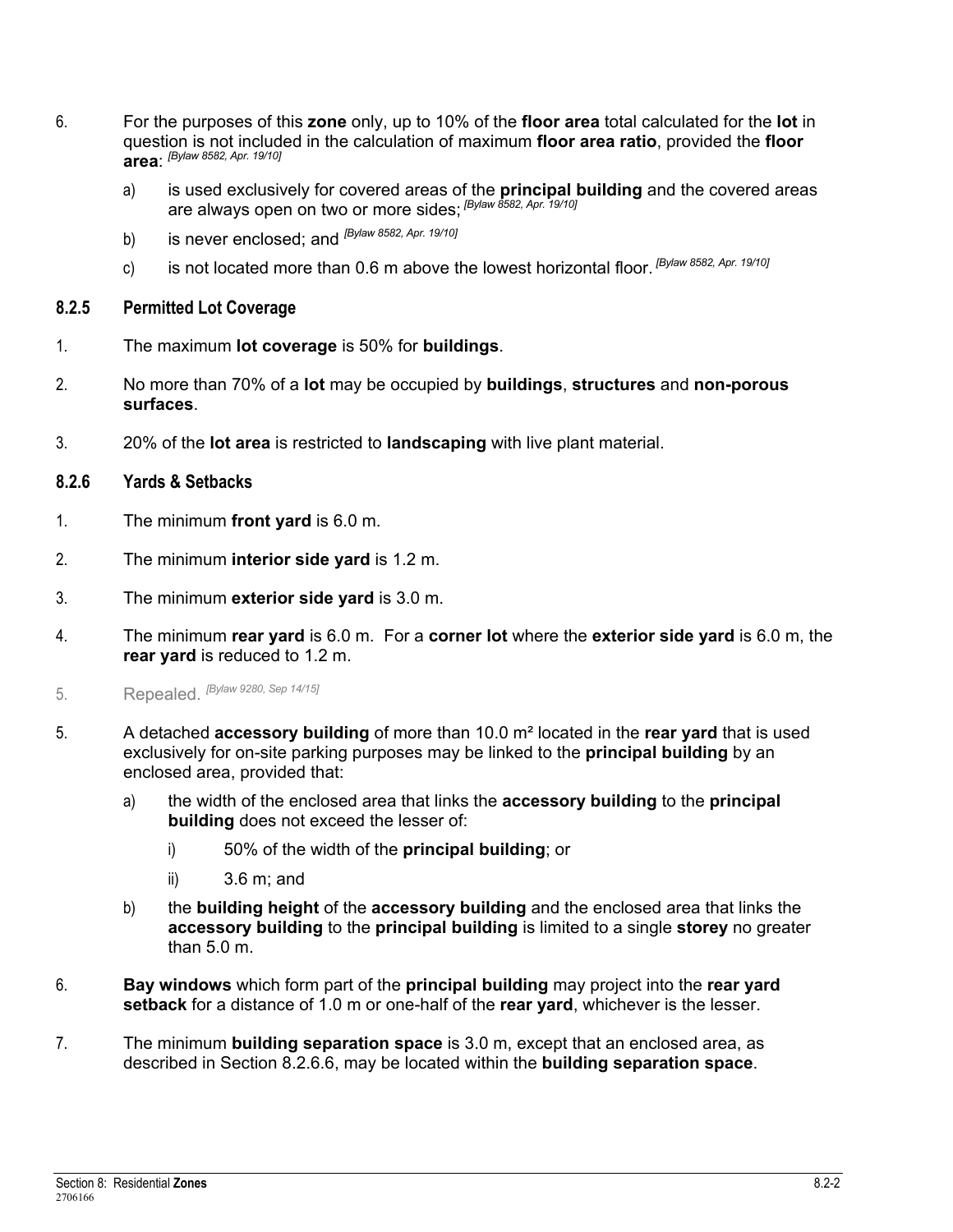# **8.2.7 Permitted Heights**

- 1. The maximum height for principal buildings is 2 ½ storeys, but it shall not exceed the residential vertical lot width envelope and the residential vertical lot depth envelope. For a principal building with a flat roof, the maximum height is 7.5 m. *[Bylaw 9223, Apr 20/15]*
- 2. The ridge line of a side roof dormer may project horizontally up to 0.91 m beyond the **residential vertical lot width envelope** but no further than the **setback** required for the **interior side yard** or the **exterior side yard**.
- 3. The ridge line of a front roof dormer may project horizontally up to 0.91 m beyond the **residential vertical lot depth envelope** but no further than the **setback** required for the **front yard**.
- 4. For the purpose of these **zones** only, **residential vertical lot depth envelope** means a vertical envelope located at the minimum **front yard setback** requirement for the **lot** in question.
- 5. The residential vertical lot depth envelope is:
	- a) calculated from the **finished site grade**; and
	- b) formed by a plane rising vertically 5.0 m to a point and then extending upward and away from the required **yard setback** at a rate of two units of vertical rise for each single unit of horizontal run to the point at which the plane intersects to the maximum **building height**.
- 6. Repealed. *[Bylaw 9280, Sep 14/15]*
- 6. The maximum **height** for **accessory structures** is 9.0 m.

# **8.2.8 Subdivision Provisions/Minimum Lot Size**

1. The minimum **lot** dimensions and areas are as follows, except that the minimum **lot width** for **corner lots** is an additional 2.0 m.

| Minimum          | Minimum          | Minimum lot | Minimum             |
|------------------|------------------|-------------|---------------------|
| frontage         | lot width        | depth       | lot area            |
| 9.0 <sub>m</sub> | 9.0 <sub>m</sub> | 24.0 m      | $270.0 \text{ m}^2$ |

### **8.2.9 Landscaping & Screening**

- 1. **Landscaping** and **screening** shall be provided according to the provisions of Section 6.0, except that:
	- a) **fences**, when located within 3.0 m of a **side lot line abutting** a public **road** or 6.0 m of a **front lot line abutting** a public **road**, shall not exceed 1.2 m in **height**; and
	- b) **fences**, when located elsewhere within a required **yard**, shall not exceed 1.83 m in **height**.
- 2. A private outdoor space with a minimum area of 20.0  $m^2$  and a minimum width and depth of 3.0 m shall be provided on the **lot** outside of the **front yard** unoccupied and unobstructed by